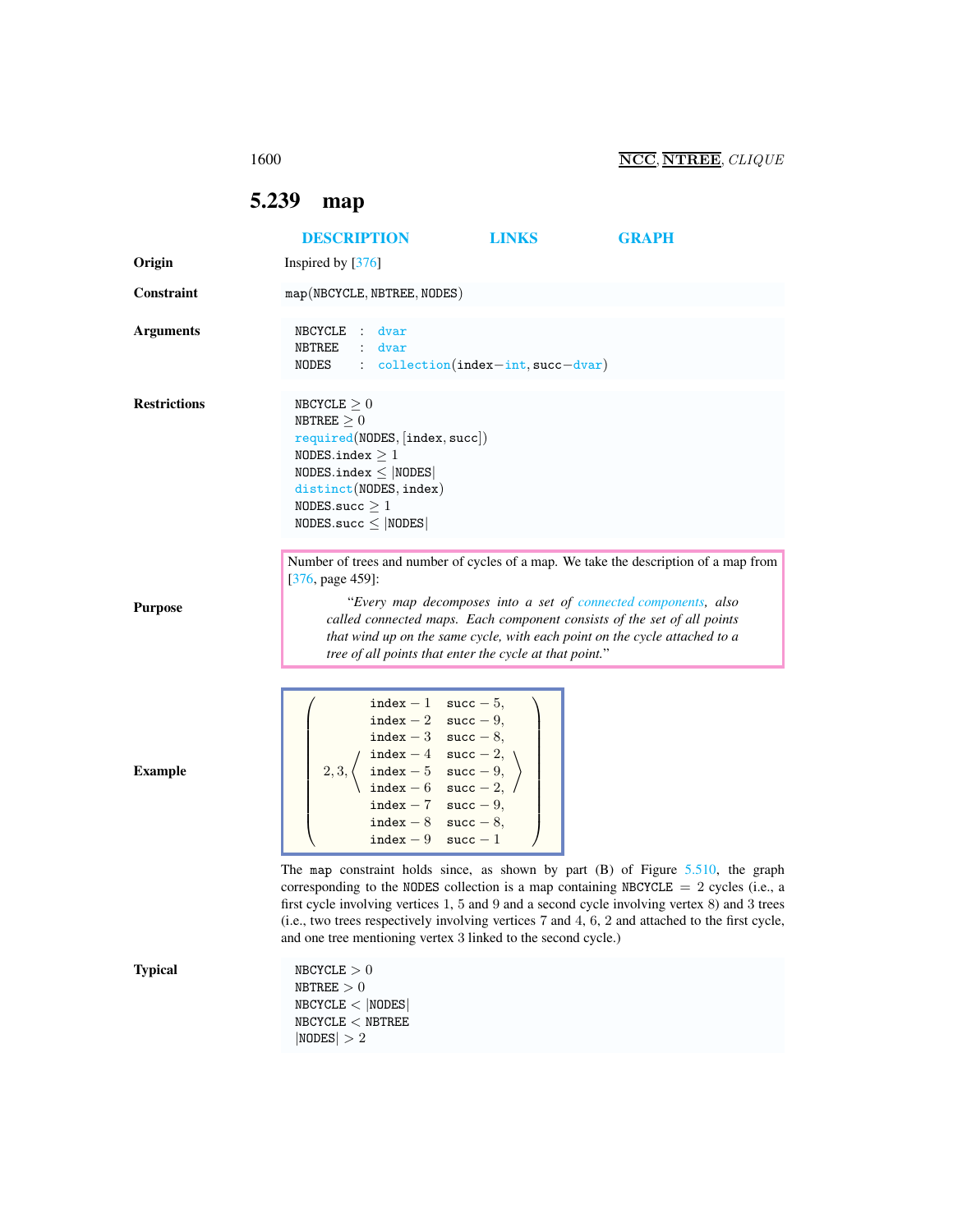## <sup>20000128</sup> 1601

## <span id="page-1-0"></span>Symmetry Items of NODES are permutable. Arg. properties • Functional dependency: NBCYCLE determined by NODES. • Functional dependency: NBTREE determined by NODES. See also common keyword: cycle, graph\_crossing, tree *(graph partitioning constraint)*. Keywords constraint arguments: pure functional dependency. constraint type: graph constraint, graph partitioning constraint. filtering: DFS-bottleneck. final graph structure: connected component. modelling: functional dependency.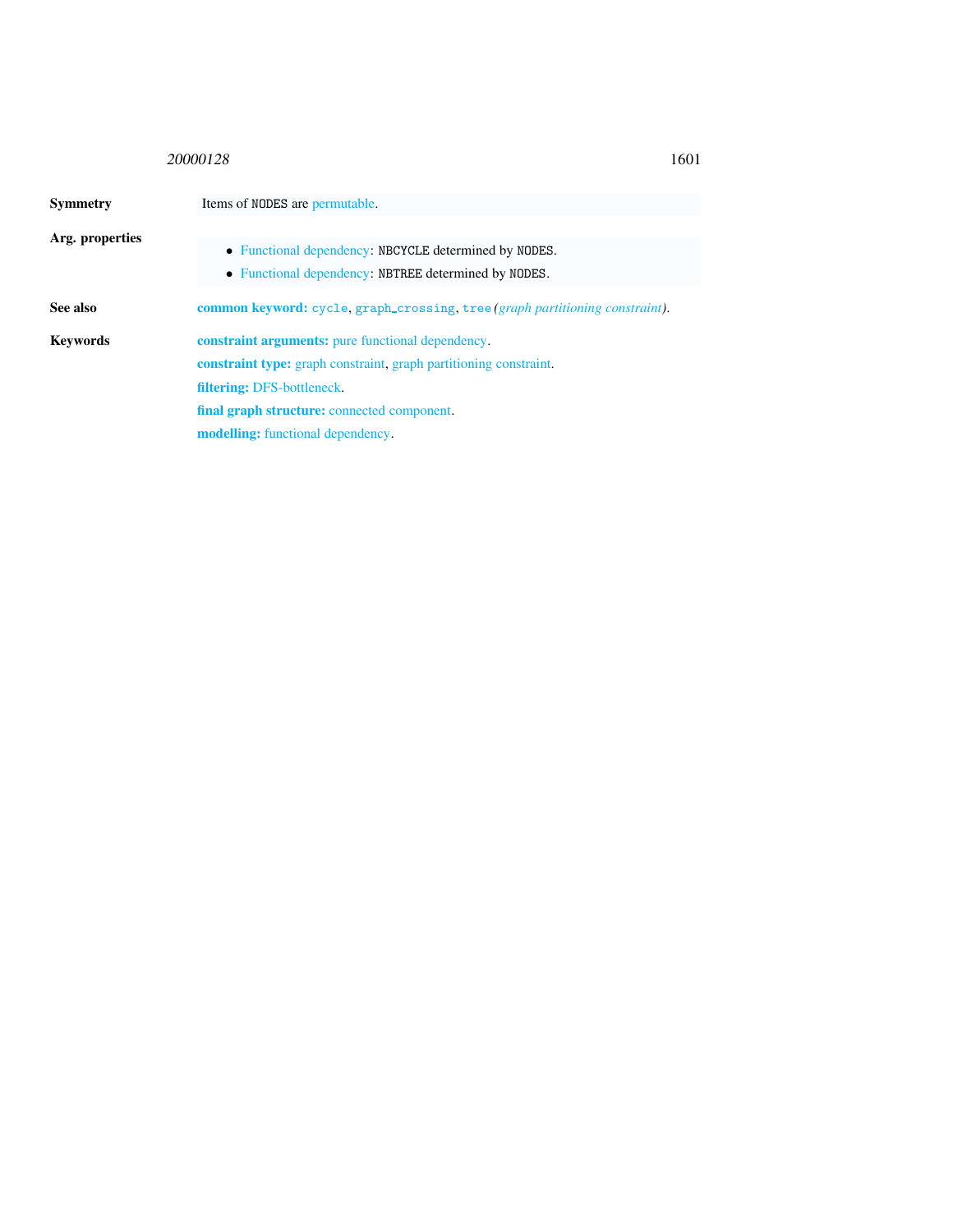## 1602 NCC, NTREE, CLIQUE

| Arc input(s)               | NODES                                             |
|----------------------------|---------------------------------------------------|
| Arc generator              | $CLIQUE \rightarrow collection(nodes1, nodes2)$   |
| Arc arity                  | 2                                                 |
| Arc constraint(s)          | $nodes1.succ = nodes2.index$                      |
| <b>Graph property(ies)</b> | $\bullet$ NCC= NBCYCLE<br>$\bullet$ NTREE= NBTREE |

Graph model Note that, for the argument NBTREE of the map constraint, we consider a definition different from the one used for the argument NTREES of the tree constraint:

- In the map constraint the number of trees NBTREE is equal to the number of vertices of the final graph, which both do not belong to any circuit and have a successor that is located on a circuit. Therefore we count three trees in the context of the Example slot.
- In the tree constraint the number of trees NTREES is equal to the number of connected components of the final graph.

Parts (A) and (B) of Figure [5.510](#page-2-1) respectively show the initial and final graph associated with the Example slot. Since we use the NCC graph property, we display the two connected components of the final graph. Each of them corresponds to a connected map. The first connected map is made up from one circuit and two trees, while the second one consists of one circuit and one tree. Since we also use the NTREE graph property, we display with a double circle those vertices that do not belong to any circuit but for which at least one successor belongs to a circuit.



<span id="page-2-1"></span>Figure 5.510: Initial and final graph of the map constraint

<span id="page-2-0"></span>